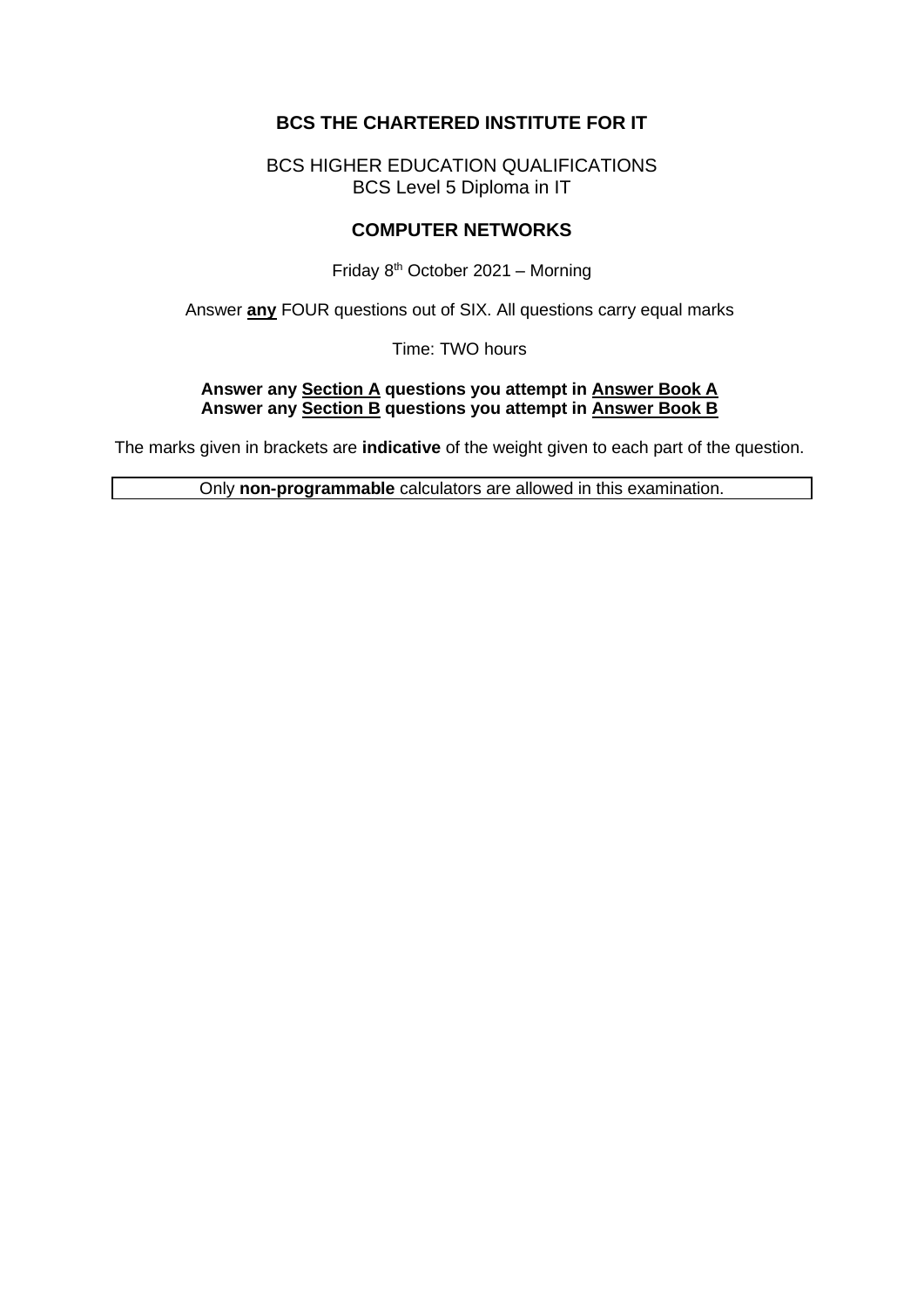#### **Section A Answer Section A questions in Answer Book A**

#### **A1.**

a) Each of the following TCP/IP applications are used to help monitor and troubleshoot the use of computer networks.

For each of these applications, describe:

- their relationship to the TCP/IP reference model
- their operation
- how each is used to troubleshoot
- their typical syntax.

| i) Ping;        | (5 marks)   |
|-----------------|-------------|
| ii) Traceroute; | $(5$ marks) |
| iii) Telnet.    | $(5$ marks) |

b) Explain the operation of the FTP application and its **THREE** distinct transmission modes.

**(6 marks)**

c) Explain how the use of legacy applications such as FTP and Telnet are fundamentally flawed for modern communications and how their shortcomings can be simply addressed.

**(4 marks)**

### **A2.**

a) Below is a partial packet dump, detailing UDP header in hexadecimal format.

06 32 00 A1 00 1C E2 17

Using this information, answer the following questions.

| i) What is the source port number?                                                                                               |           |
|----------------------------------------------------------------------------------------------------------------------------------|-----------|
|                                                                                                                                  | (2 marks) |
| ii) What is the destination port number?                                                                                         | (2 marks) |
| iii) What is the length of user datagram?                                                                                        |           |
|                                                                                                                                  | (2 marks) |
| iv) What is the length of the data?                                                                                              | (2 marks) |
| v) Is the packet directed from a client to server or vice versa? Justify your<br>answer.                                         |           |
| vi) What is the client process? Detail how this application is used in TCP/IP<br>based networks with regards to the UDP payload? | (3 marks) |
|                                                                                                                                  | (4 marks) |
|                                                                                                                                  |           |

b) Explain and justify whether TCP or UDP should be used as the transport layer of choice for real time communication applications?

**(10 marks)**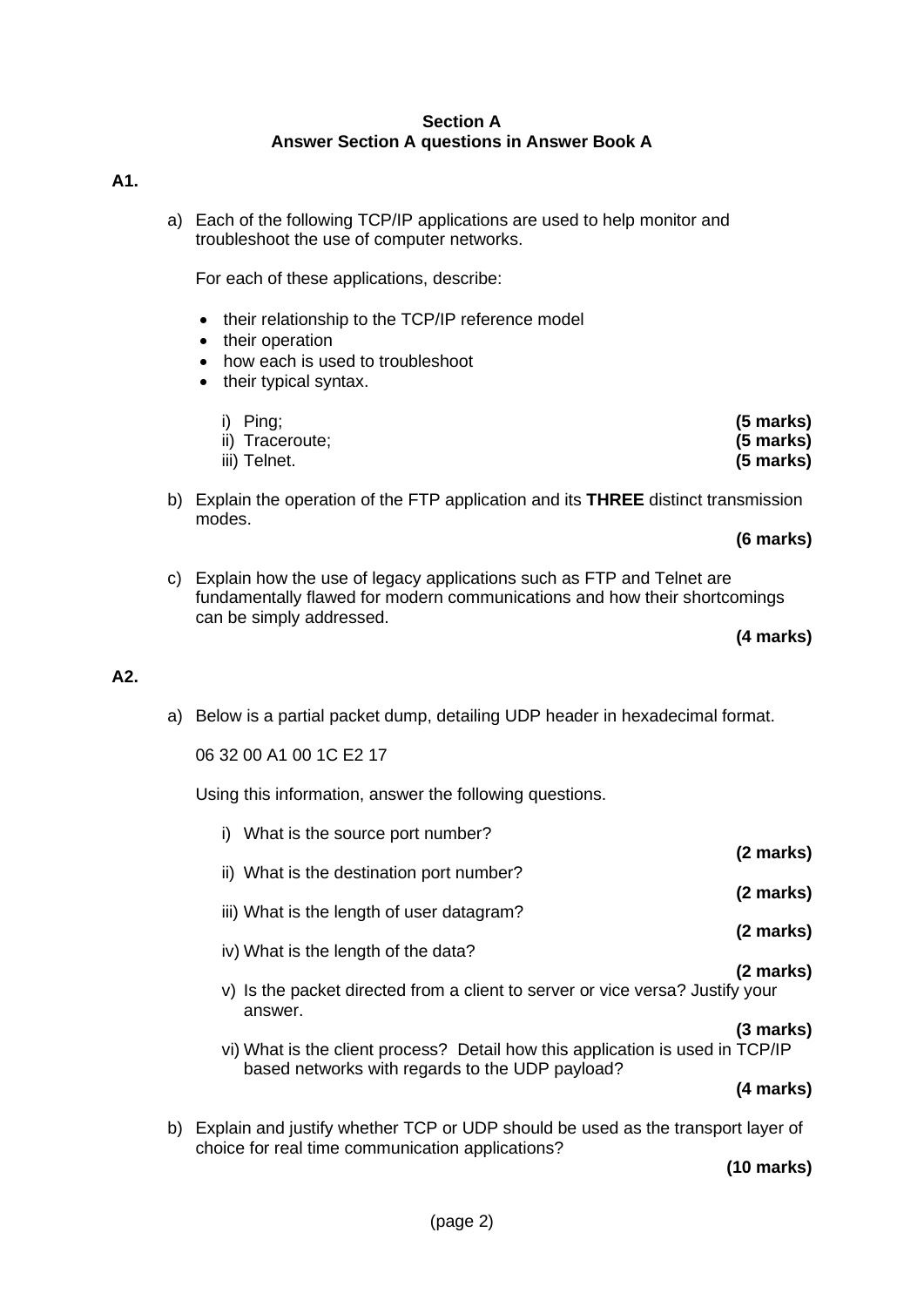a) Consider a router that has dynamically learnt and constructed the routing table shown below.

| <b>Subnet Network Address</b> | <b>Subnet Mask</b> | <b>Next Hop</b>     |
|-------------------------------|--------------------|---------------------|
| 195.194.96.0                  | /25                | Interface 0         |
| 195.194.96.128                | /25                | Interface 1         |
| 195.194.45.0                  | /25                | Router <sub>3</sub> |
| 208.6.155.0                   | '26                | Router <sub>4</sub> |
| Default                       |                    | Router <sub>5</sub> |

The router can deliver packets directly over interfaces 0 and Interface 1, or it can forward packets to routers Router 3, Router 4 or Router 5.

Describe what the router does with a packet addressed to each of the following destinations.

| i)  | 195.194.96.22      |           |
|-----|--------------------|-----------|
|     |                    | (2 marks) |
| ii) | 195.195.96.253     |           |
|     | iii) 195.194.45.88 | (2 marks) |
|     |                    | (2 marks) |
|     | iv) 195.194.45.133 |           |
|     | v) 195.194.45.255  | (2 marks) |
|     |                    | (2 marks) |
|     | vi) 12.23.45.67    |           |
|     | vii) 241.10.20.30  | (2 marks) |
|     |                    | (2 marks) |

b) Explain why packets addressed to any of the following IPv4 addresses will not be routed to the Internet and will be discarded at the Internet boundary. Explain what the significance of these addresses is;

> 10.0.0.0/8 172.16.0.0/12 192.167.0.0/16

**(11 marks)**

**[Turn Over]**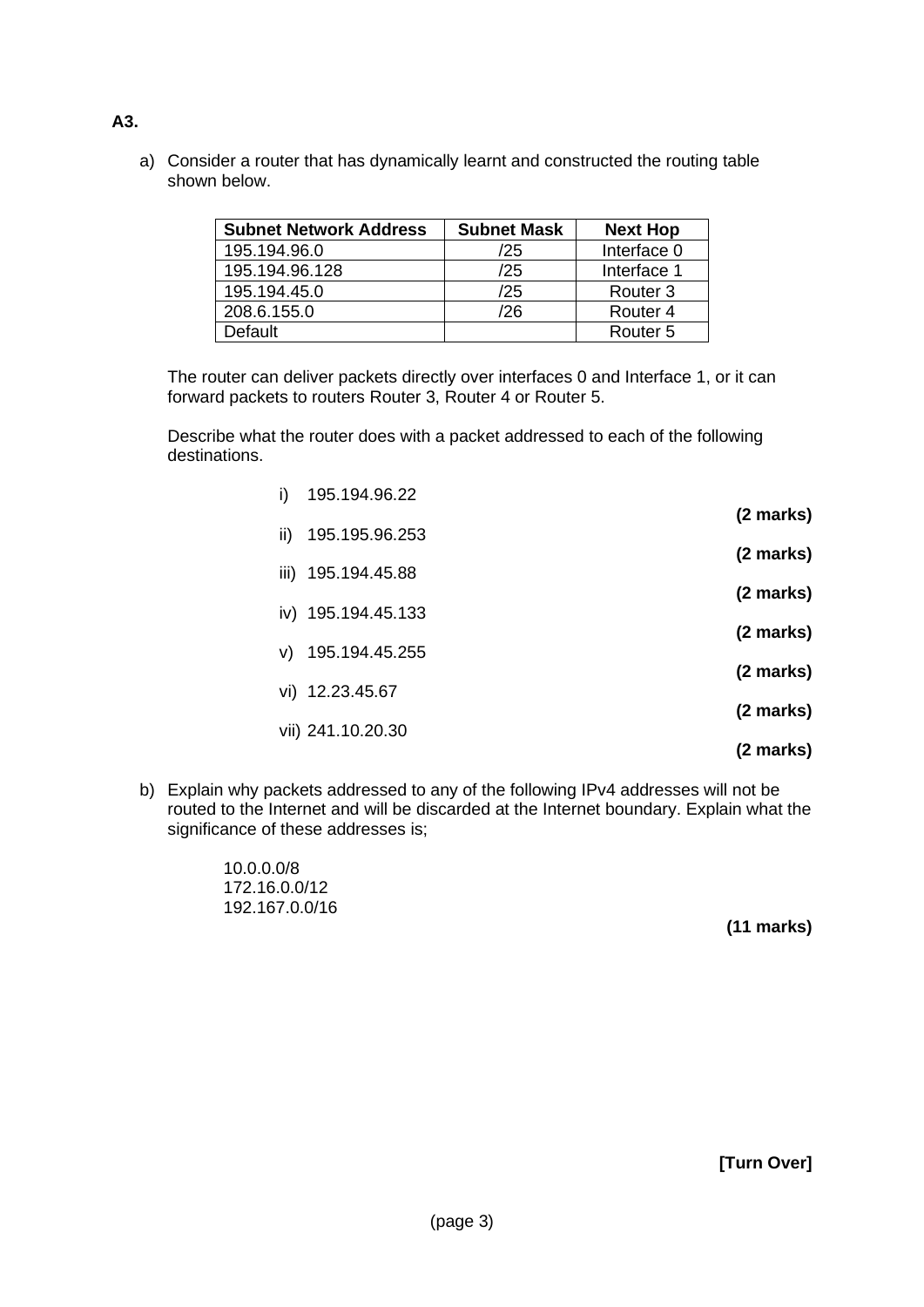### **Section B Answer Section B questions in Answer Book B**

- **B4.**
- a) What is the difference between open-loop and closed-loop congestion control? **(4 marks)**
- b) Detail the policies that can prevent congestion under both open-loop and closed loop congestion control.

### **(8 marks)**

c) Apart from scheduling, what are the other **THREE** main techniques to improve quality of service?

### **(3 Marks)**

d) Explain how packets should be treated when they arrive at a switch or router with respect to scheduling. With supporting diagrams, explain the **THREE** main types of scheduling mechanisms used in routers and switches to improve quality of service.

### **(10 marks)**

### **B5.**

For both LAN and WAN Layer 2 protocols Media Access Control (MAC) is used in three ways:

- 1. Partitioning
- 2. Random Access
- 3. Taking Turn
- a) Classify the following MAC protocols into one of these categories and justify your choice:

| i)   | <b>Ethernet</b> |           |
|------|-----------------|-----------|
| ii)  | WiFi            | (4 marks) |
|      |                 | (4 marks) |
| iii) | Bluetooth       | (4 marks) |
|      | iv) $2G$        |           |
|      |                 | (4 marks) |

b) Identify the **THREE** main topologies deployed in Wide Area Networks and outline a key advantage/disadvantage for each one.

**(9 marks)**